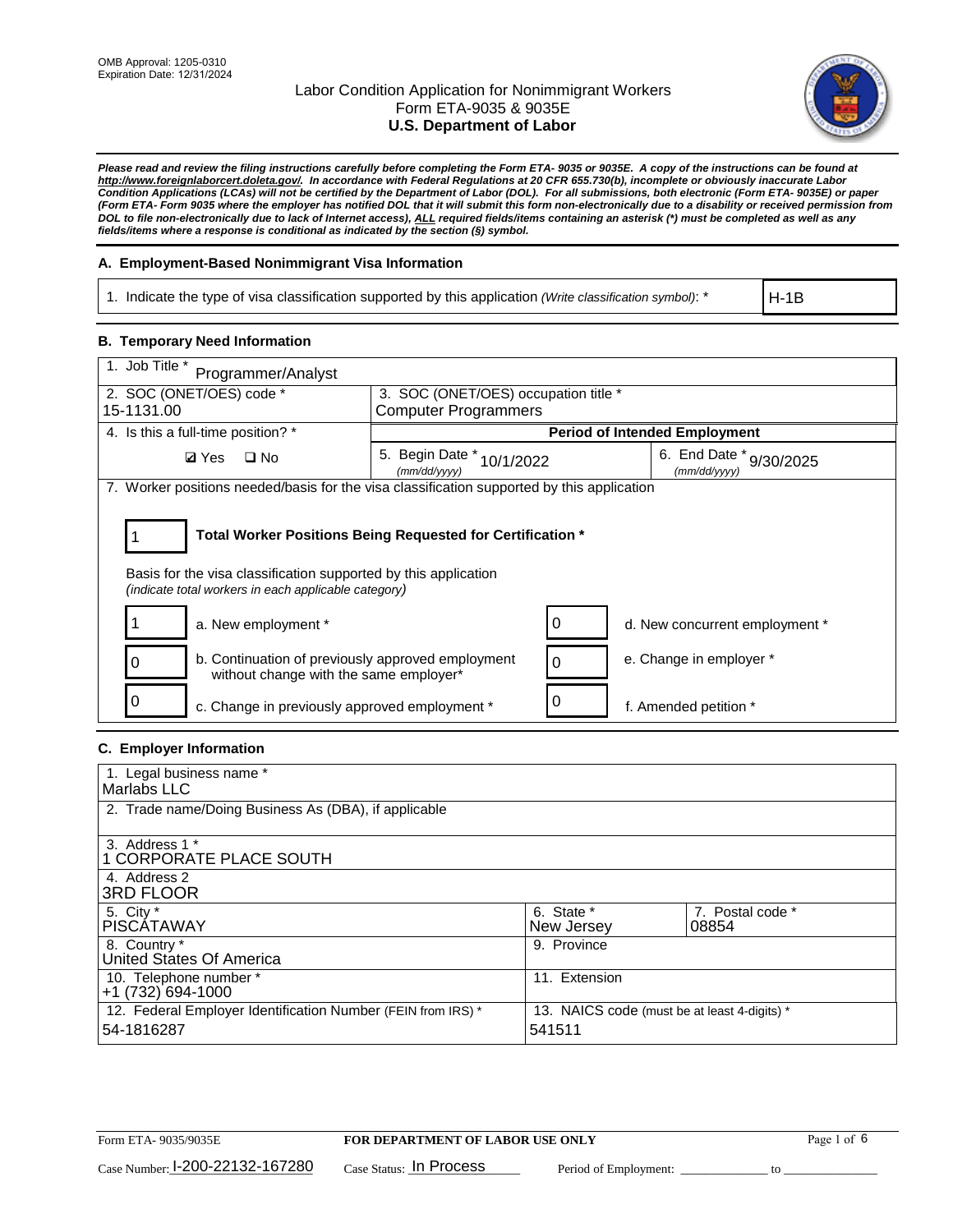

### **D. Employer Point of Contact Information**

**Important Note**: The information contained in this Section must be that of an employee of the employer who is authorized to act on behalf of the employer in labor certification matters. The information in this Section must be different from the agent or attorney information listed in Section E, unless the attorney is an employee of the employer.

| 1. Contact's last (family) name *               | 2. First (given) name * |                          | 3. Middle name(s)         |
|-------------------------------------------------|-------------------------|--------------------------|---------------------------|
| Vidyadharan                                     | Sanjay                  |                          |                           |
| 4. Contact's job title *<br>Chief Legal Officer |                         |                          |                           |
| 5. Address 1 *<br>1 CORPORATE PLACE SOUTH       |                         |                          |                           |
| 6. Address 2<br>3RD FLOOR                       |                         |                          |                           |
| 7. City $*$<br><b>PISCÁTAWAY</b>                |                         | 8. State *<br>New Jersey | 9. Postal code *<br>08854 |
| 10. Country *<br>United States Of America       |                         | 11. Province             |                           |
| 12. Telephone number *                          | 13. Extension           | 14. E-Mail address       |                           |
| +1 (732) 694-1000                               | 1600                    | sanjay@marlabs.com       |                           |

# **E. Attorney or Agent Information (If applicable)**

**Important Note**: The employer authorizes the attorney or agent identified in this section to act on its behalf in connection with the filing of this application.

| 1. Is the employer represented by an attorney or agent in the filing of this application? *<br>If "Yes," complete the remainder of Section E below. |               |                                                 |                              | $\Box$ Yes | <b>Ø</b> No |  |
|-----------------------------------------------------------------------------------------------------------------------------------------------------|---------------|-------------------------------------------------|------------------------------|------------|-------------|--|
| 2. Attorney or Agent's last (family) name §                                                                                                         |               | 3. First (given) name $\S$<br>4. Middle name(s) |                              |            |             |  |
| 5. Address 1 §                                                                                                                                      |               |                                                 |                              |            |             |  |
| 6. Address 2                                                                                                                                        |               |                                                 |                              |            |             |  |
| 8. State §<br>7. City §<br>9. Postal code §                                                                                                         |               |                                                 |                              |            |             |  |
| 11. Province<br>10. Country §                                                                                                                       |               |                                                 |                              |            |             |  |
| 12. Telephone number §                                                                                                                              | 13. Extension | 14. E-Mail address                              |                              |            |             |  |
| 15. Law firm/Business name §                                                                                                                        |               |                                                 | 16. Law firm/Business FEIN § |            |             |  |
| 18. State of highest court where attorney is in good<br>17. State Bar number (only if attorney) §<br>standing (only if attorney) §                  |               |                                                 |                              |            |             |  |
| 19. Name of the highest State court where attorney is in good standing (only if attorney) §                                                         |               |                                                 |                              |            |             |  |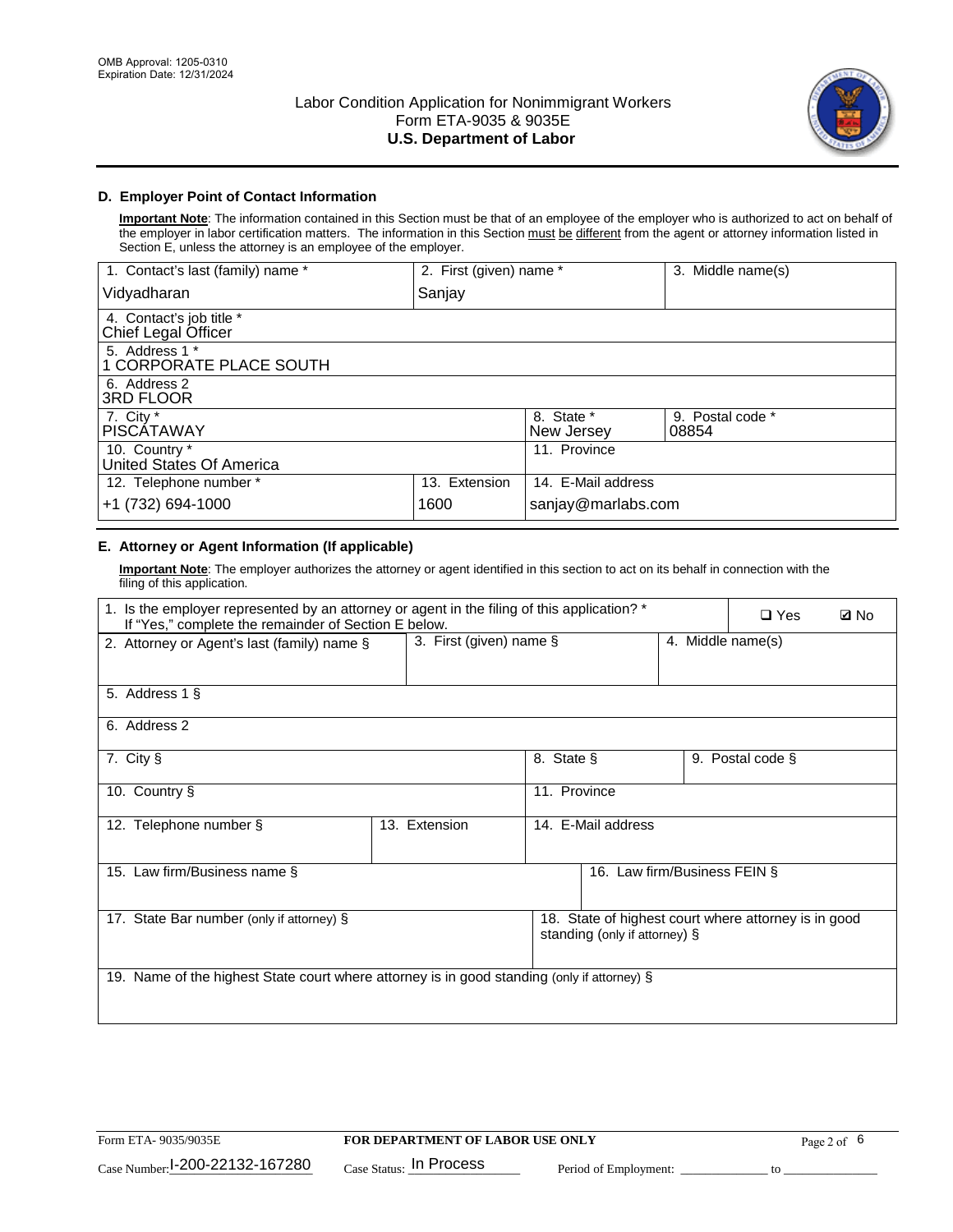

#### **F. Employment and Wage Information**

**Important Note**: The employer must define the intended place(s) of employment with as much geographic specificity as possible. Each intended place(s) of employment listed below must be the worksite or physical location where the work will actually be performed and cannot be a P.O. Box. The employer must identify all intended places of employment, including those of short duration, on the LCA. 20 CFR 655.730(c)(5). If the employer is submitting this form non-electronically and the work is expected to be performed in more than one location, an attachment must be submitted in order to complete this section. An employer has the option to use either a single Form ETA-9035/9035E or multiple forms to disclose all intended places of employment. If the employer has more than ten (10) intended places of employment at the time of filing this application, the employer must file as many additional LCAs as are necessary to list all intended places of employment. See the form instructions for further information about identifying all intended places of employment.

#### a.*Place of Employment Information* 1

|                                                                                                                                | 1. Enter the estimated number of workers that will perform work at this place of employment under<br>the LCA.*            |  |                                          |                      |              |              |  |
|--------------------------------------------------------------------------------------------------------------------------------|---------------------------------------------------------------------------------------------------------------------------|--|------------------------------------------|----------------------|--------------|--------------|--|
| 2. Indicate whether the worker(s) subject to this LCA will be placed with a secondary entity at this<br>place of employment. * |                                                                                                                           |  |                                          |                      | <b>Ø</b> Yes | $\square$ No |  |
|                                                                                                                                | 3. If "Yes" to question 2, provide the legal business name of the secondary entity. §                                     |  |                                          |                      |              |              |  |
| Deloitte                                                                                                                       |                                                                                                                           |  |                                          |                      |              |              |  |
|                                                                                                                                | 4. Address 1 *<br>273 16th Street, Apt 1607                                                                               |  |                                          |                      |              |              |  |
|                                                                                                                                | 5. Address 2                                                                                                              |  |                                          |                      |              |              |  |
|                                                                                                                                | 6. City $*$<br>7. County *<br>Hudson<br><b>Jersey City</b><br>8. State/District/Territory *<br>9. Postal code *           |  |                                          |                      |              |              |  |
|                                                                                                                                | New Jersey<br>10. Wage Rate Paid to Nonimmigrant Workers *                                                                |  | 07310<br>10a. Per: (Choose only one)*    |                      |              |              |  |
|                                                                                                                                |                                                                                                                           |  | □ Hour □ Week □ Bi-Weekly □ Month ☑ Year |                      |              |              |  |
|                                                                                                                                | From $\frac{1}{5}$ 76300 00<br>To: $$$                                                                                    |  |                                          |                      |              |              |  |
|                                                                                                                                | 11. Prevailing Wage Rate *                                                                                                |  | 11a. Per: (Choose only one)*             |                      |              |              |  |
|                                                                                                                                | 76294 00<br>$\mathbf{\$}$                                                                                                 |  | □ Hour □ Week □ Bi-Weekly □ Month ☑ Year |                      |              |              |  |
|                                                                                                                                | Questions 12-14. Identify the source used for the prevailing wage (PW) (check and fully complete only one): *             |  |                                          |                      |              |              |  |
| 12.<br>$\Box$                                                                                                                  | a. PWD tracking number §<br>A Prevailing Wage Determination (PWD) issued by the Department of Labor                       |  |                                          |                      |              |              |  |
| 13.                                                                                                                            | A PW obtained independently from the Occupational Employment Statistics (OES) Program                                     |  |                                          |                      |              |              |  |
| $\mathbf v$                                                                                                                    | a. Wage Level (check one): §                                                                                              |  |                                          | b. Source Year §     |              |              |  |
|                                                                                                                                | பெ<br>□⊪<br>$\Box$ IV<br>$\Box$ N/A<br>□⊥                                                                                 |  |                                          | 7/1/2021 - 6/30/2022 |              |              |  |
| 14.                                                                                                                            | A PW obtained using another legitimate source (other than OES) or an independent authoritative source                     |  |                                          |                      |              |              |  |
|                                                                                                                                | a. Source Type (check one): §<br>b. Source Year §<br>$\Box$ CBA<br>$\Box$ DBA<br>$\square$ SCA<br>$\Box$ Other/ PW Survey |  |                                          |                      |              |              |  |
|                                                                                                                                | c. If responded "Other/ PW Survey" in question 14.a, enter the name of the survey producer or publisher §                 |  |                                          |                      |              |              |  |
|                                                                                                                                | d. If responded "Other/ PW Survey" in question 14.a, enter the title or name of the PW survey §                           |  |                                          |                      |              |              |  |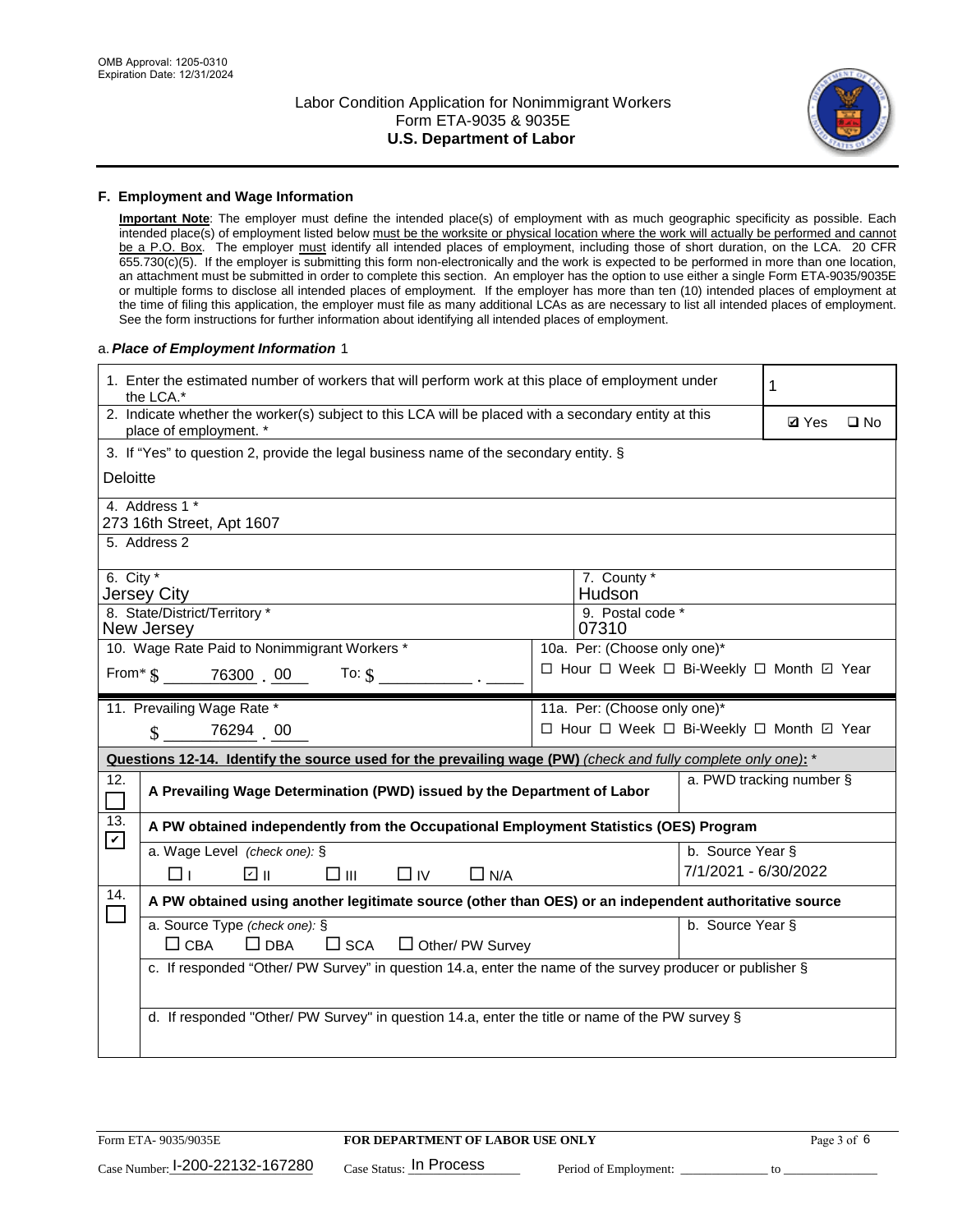

# **G. Employer Labor Condition Statements**

! *Important Note:* In order for your application to be processed, you MUST read Section G of the Form ETA-9035CP - General Instructions for the 9035 & 9035E under the heading "Employer Labor Condition Statements" and agree to all four (4) labor condition statements summarized below:

- (1) **Wages:** The employer shall pay nonimmigrant workers at least the prevailing wage or the employer's actual wage, whichever is higher, and pay for non-productive time. The employer shall offer nonimmigrant workers benefits and eligibility for benefits provided as compensation for services on the same basis as the employer offers to U.S. workers. The employer shall not make deductions to recoup a business expense(s) of the employer including attorney fees and other costs connected to the performance of H-1B, H-1B1, or E-3 program functions which are required to be performed by the employer. This includes expenses related to the preparation and filing of this LCA and related visa petition information. 20 CFR 655.731;
- (2) **Working Conditions:** The employer shall provide working conditions for nonimmigrants which will not adversely affect the working conditions of workers similarly employed. The employer's obligation regarding working conditions shall extend for the duration of the validity period of the certified LCA or the period during which the worker(s) working pursuant to this LCA is employed by the employer, whichever is longer. 20 CFR 655.732;
- (3) **Strike, Lockout, or Work Stoppage:** At the time of filing this LCA, the employer is not involved in a strike, lockout, or work stoppage in the course of a labor dispute in the occupational classification in the area(s) of intended employment. The employer will notify the Department of Labor within 3 days of the occurrence of a strike or lockout in the occupation, and in that event the LCA will not be used to support a petition filing with the U.S. Citizenship and Immigration Services (USCIS) until the DOL Employment and Training Administration (ETA) determines that the strike or lockout has ended. 20 CFR 655.733; and
- (4) **Notice:** Notice of the LCA filing was provided no more than 30 days before the filing of this LCA or will be provided on the day this LCA is filed to the bargaining representative in the occupation and area of intended employment, or if there is no bargaining representative, to workers in the occupation at the place(s) of employment either by electronic or physical posting. This notice was or will be posted for a total period of 10 days, except that if employees are provided individual direct notice by e-mail, notification need only be given once. A copy of the notice documentation will be maintained in the employer's public access file. A copy of this LCA will be provided to each nonimmigrant worker employed pursuant to the LCA. The employer shall, no later than the date the worker(s) report to work at the place(s) of employment, provide a signed copy of the certified LCA to the worker(s) working pursuant to this LCA. 20 CFR 655.734.

1. **I have read and agree to** Labor Condition Statements 1, 2, 3, and 4 above and as fully explained in Section G of the Form ETA-9035CP – General Instructions for the 9035 & 9035E and the Department's regulations at 20 CFR 655 Subpart H. \*

**Ø**Yes ロNo

#### **H. Additional Employer Labor Condition Statements –H-1B Employers ONLY**

!**Important Note***:* In order for your H-1B application to be processed, you MUST read Section H – Subsection 1 of the Form ETA 9035CP – General Instructions for the 9035 & 9035E under the heading "Additional Employer Labor Condition Statements" and answer the questions below.

#### *a. Subsection 1*

| 1. At the time of filing this LCA, is the employer H-1B dependent? §                                                                                                                                                                                            |  |  | $\square$ No |              |
|-----------------------------------------------------------------------------------------------------------------------------------------------------------------------------------------------------------------------------------------------------------------|--|--|--------------|--------------|
| 2. At the time of filing this LCA, is the employer a willful violator? $\S$                                                                                                                                                                                     |  |  | ⊡ No         |              |
| 3. If "Yes" is marked in questions H.1 and/or H.2, you must answer "Yes" or "No" regarding<br>whether the employer will use this application ONLY to support H-1B petitions or extensions of<br>status for exempt H-1B nonimmigrant workers? §                  |  |  | $\Box$ No    |              |
| 4. If "Yes" is marked in question H.3, identify the statutory basis for the<br>■ \$60,000 or higher annual wage<br>exemption of the H-1B nonimmigrant workers associated with this<br>□ Master's Degree or higher in related specialty<br>$\Box$ Both<br>LCA. § |  |  |              |              |
| H-1B Dependent or Willful Violator Employers -Master's Degree or Higher Exemptions ONLY                                                                                                                                                                         |  |  |              |              |
| 5. Indicate whether a completed Appendix A is attached to this LCA covering any H-1B<br>nonimmigrant worker for whom the statutory exemption will be based <b>ONLY</b> on attainment of a<br>Master's Degree or higher in related specialty. §                  |  |  | ⊡ No         | <b>Q</b> N/A |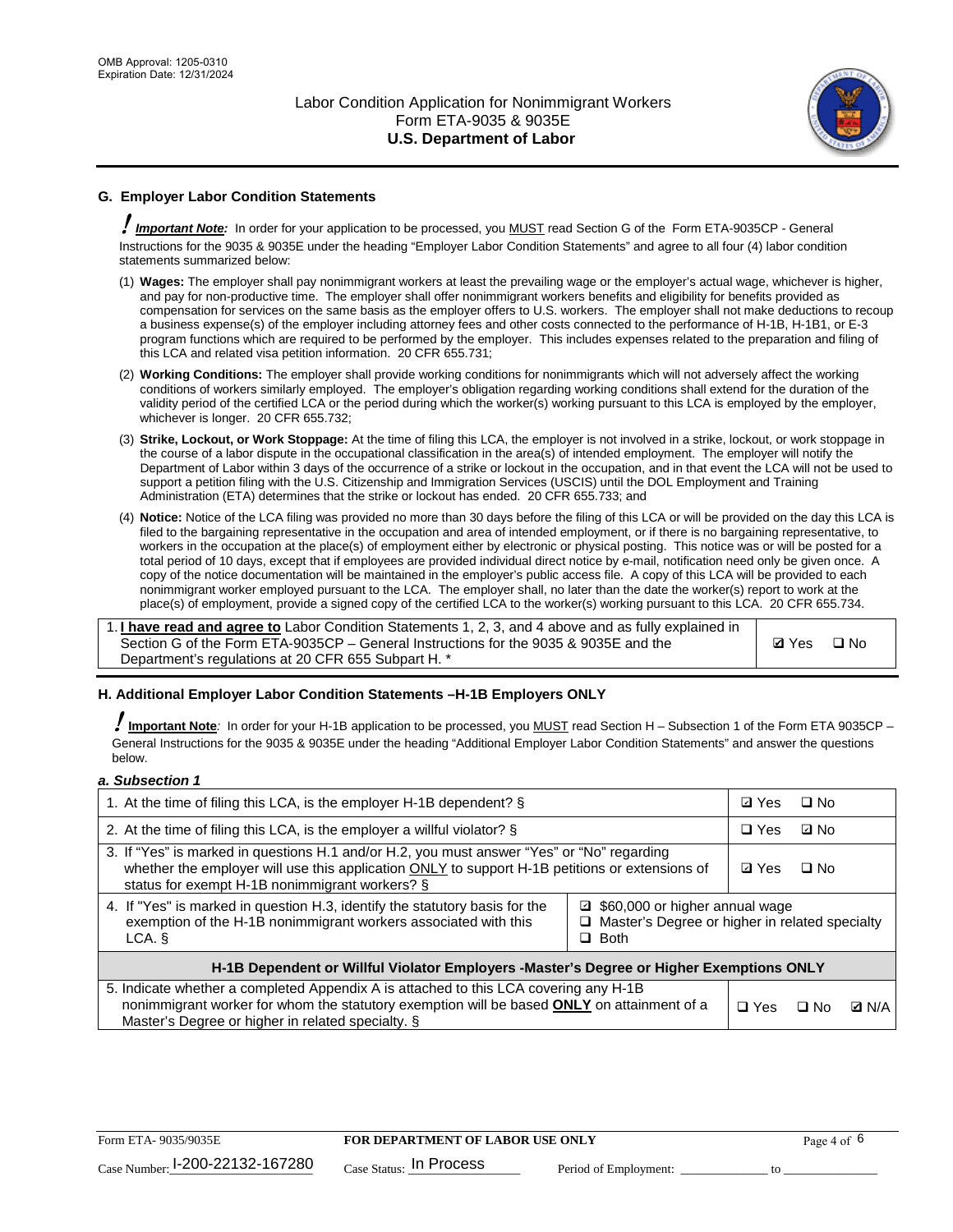

**If you marked "Yes" to questions H.a.1 (H-1B dependent) and/or H.a.2 (H-1B willful violator) and "No" to question H.a.3 (exempt H-1B nonimmigrant workers), you MUST read Section H – Subsection 2 of the Form ETA 9035CP – General Instructions for the 9035 & 9035E under the heading "Additional Employer Labor Condition Statements" and indicate your agreement to all three (3) additional statements summarized below.**

#### *b. Subsection 2*

- A. **Displacement:** An H-1B dependent or willful violator employer is prohibited from displacing a U.S. worker in its own workforce within the period beginning 90 days before and ending 90 days after the date of filing of the visa petition. 20 CFR 655.738(c);
- B. **Secondary Displacement:** An H-1B dependent or willful violator employer is prohibited from placing an H-1B nonimmigrant worker(s) with another/secondary employer where there are indicia of an employment relationship between the nonimmigrant worker(s) and that other/secondary employer (thus possibly affecting the jobs of U.S. workers employed by that other employer), unless and until the employer subject to this LCA makes the inquiries and/or receives the information set forth in 20 CFR 655.738(d)(5) concerning that other/secondary employer's displacement of similarly employed U.S. workers in its workforce within the period beginning 90 days before and ending 90 days after the date of such placement. 20 CFR 655.738(d). Even if the required inquiry of the secondary employer is made, the H-1B dependent or willful violator employer will be subject to a finding of a violation of the secondary displacement prohibition if the secondary employer, in fact, displaces any U.S. worker(s) during the applicable time period; and
- C. **Recruitment and Hiring:** Prior to filing this LCA or any petition or request for extension of status for nonimmigrant worker(s) supported by this LCA, the H-1B dependent or willful violator employer must take good faith steps to recruit U.S. workers for the job(s) using procedures that meet industry-wide standards and offer compensation that is at least as great as the required wage to be paid to the nonimmigrant worker(s) pursuant to 20 CFR 655.731(a). The employer must offer the job(s) to any U.S. worker who applies and is equally or better qualified for the job than the nonimmigrant worker. 20 CFR 655.739.

| 6. I have read and agree to Additional Employer Labor Condition Statements A, B, and C above and |               |           |
|--------------------------------------------------------------------------------------------------|---------------|-----------|
| as fully explained in Section H – Subsections 1 and 2 of the Form ETA 9035CP – General           | $\square$ Yes | $\Box$ No |
| Instructions for the 9035 & 9035 E and the Department's regulations at 20 CFR 655 Subpart H. §   |               |           |

#### **I. Public Disclosure Information**

! **Important Note***:* You must select one or both of the options listed in this Section.

**sqrt** Employer's principal place of business □ Place of employment

#### **J. Notice of Obligations**

A. Upon receipt of the certified LCA, the employer must take the following actions:

- o Print and sign a hard copy of the LCA if filing electronically (20 CFR 655.730(c)(3));<br>
Maintain the original signed and certified LCA in the employer's files (20 CFR 655.7
- Maintain the original signed and certified LCA in the employer's files (20 CFR 655.705(c)(2); 20 CFR 655.730(c)(3); and 20 CFR 655.760); and
- o Make a copy of the LCA, as well as necessary supporting documentation required by the Department of Labor regulations, available for public examination in a public access file at the employer's principal place of business in the U.S. or at the place of employment within one working day after the date on which the LCA is filed with the Department of Labor (20 CFR 655.705(c)(2) and 20 CFR 655.760).
- B. The employer must develop sufficient documentation to meet its burden of proof with respect to the validity of the statements made in its LCA and the accuracy of information provided, in the event that such statement or information is challenged (20 CFR 655.705(c)(5) and 20 CFR 655.700(d)(4)(iv)).
- C. The employer must make this LCA, supporting documentation, and other records available to officials of the Department of Labor upon request during any investigation under the Immigration and Nationality Act (20 CFR 655.760 and 20 CFR Subpart I).

*I declare under penalty of perjury that I have read and reviewed this application and that to the best of my knowledge, the*  information contained therein is true and accurate. I understand that to knowingly furnish materially false information in the *preparation of this form and any supplement thereto or to aid, abet, or counsel another to do so is a federal offense punishable by fines, imprisonment, or both (18 U.S.C. 2, 1001,1546,1621).*

| 1. Last (family) name of hiring or designated official *   2. First (given) name of hiring or designated official *   3. Middle initial §<br>Vidyadharan | Saniav           |  |
|----------------------------------------------------------------------------------------------------------------------------------------------------------|------------------|--|
| 4. Hiring or designated official title *<br>Chief Legal Officer                                                                                          |                  |  |
| 5. Signature *                                                                                                                                           | 6. Date signed * |  |

| Form ETA-9035/9035E                         | <b>FOR DEPARTMENT OF LABOR USE ONLY</b> |                       |  |
|---------------------------------------------|-----------------------------------------|-----------------------|--|
| $_{\text{Case Number:}}$ I-200-22132-167280 | $_{\rm Case~S status:}$ In Process      | Period of Employment: |  |